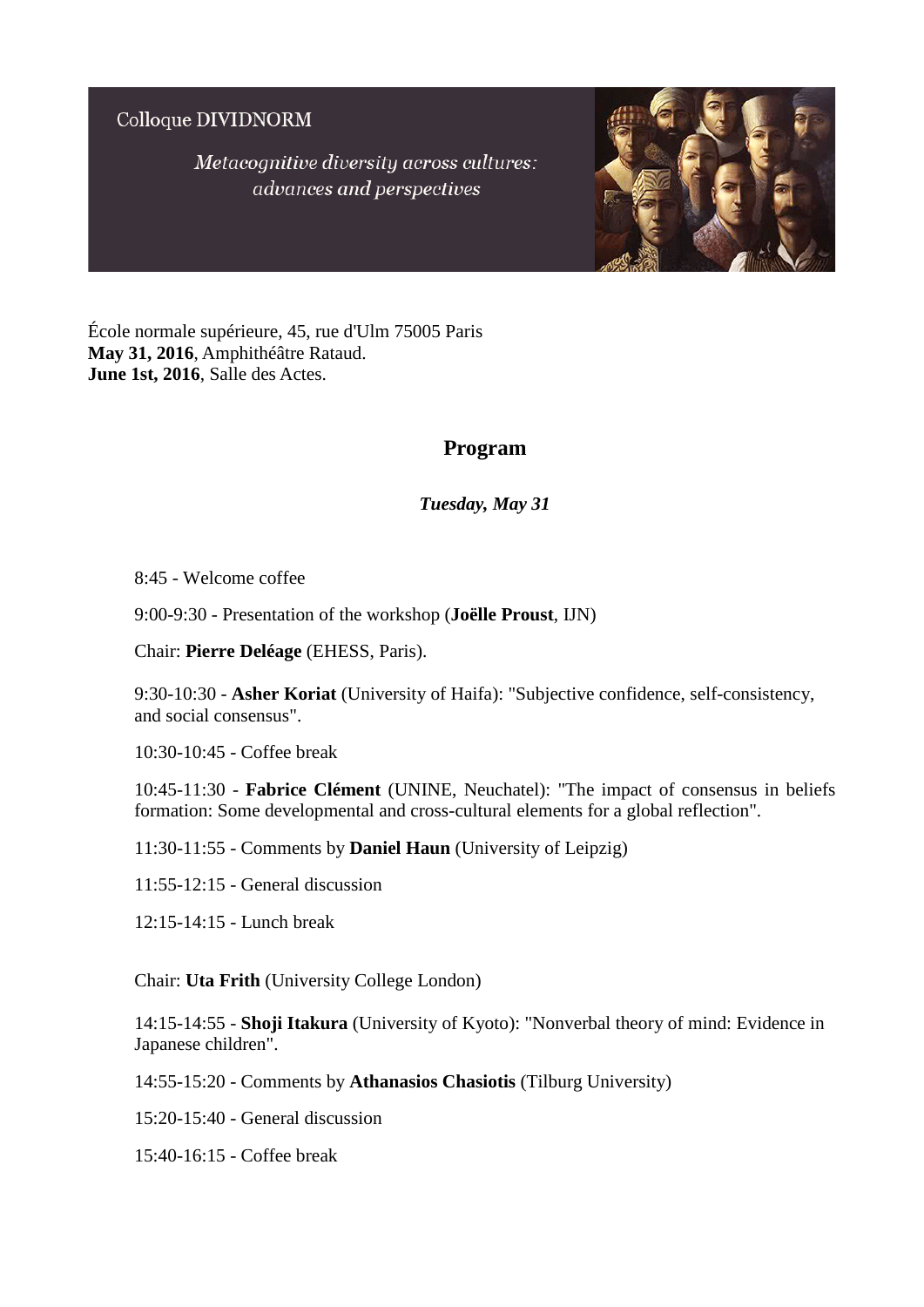16:15-17:15 - **Sunae Kim** (Sanbaci University): "Cross cultural studies on young children's metacognition".

17:15-17:25 - Comments by **Asli Ozyurek** (Max Planck Institute for Psycholinguistics, Nijmegen)

17:25-17:45 - General discussion

#### *Wednesday, June 1st*

Chair: **Sid Kouider** (ENS, Paris)

9:00-10:00 - **Chris Frith** (University College London): "The social relevance of explicit metacognition for perception and action".

10:00-10:15 - Coffee break

10:15-11:15 - **Terry Eskenazi** & **Amelie Jacquot** (ENS, Paris): "Social influences on metacognitive evaluations in France and in Japan".

11:15-11:40 - Comments by **Dan Bang** (University College London)

11:40-12:00 - General discussion

12:00-14:00 - Lunch break

Chair: **Jérôme Dokic** (EHESS, Paris)

14:00-14:30 - **Olivier Le Guen** (CIESAS, Mexico): "Metacognition in Yucatec Mayan Children.".

14:30-15:00 - **Martin Fortier** (ENS, Paris): "Metacognition in supernatural thinking: A probabilistic approach".

15:00-15:25 - Comments by **Pierre Deléage** (EHESS, Paris)

15:25-15:45 - General discussion

15:45-16:15 - Coffee break

16:15-17:00 - **Nicholas Shea** (King's College London): "Metacognition about concepts".

17:00-17:45 - **Joëlle Proust** (IJN, ENS, Paris): "Cross-cultural diversity, folk epistemology and metacognition".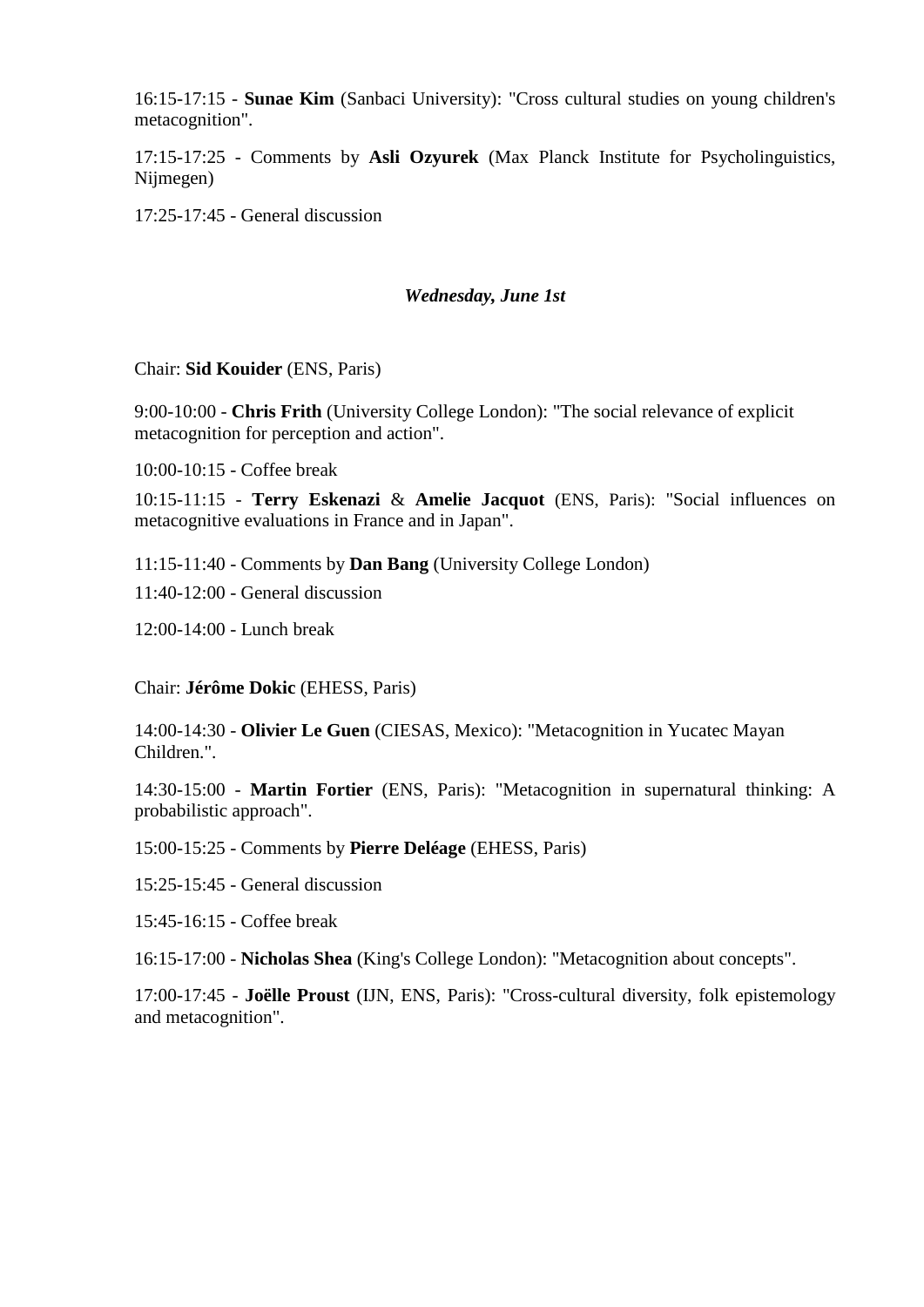## *Abstracts*

## *(ERC DIVIDNORM – May 31 & June 1st, 2016, ENS, Paris)*

#### **Fabrice Clément** (UNINE, Neuchâtel)

## *The impact of consensus in beliefs formation: Some developmental and cross-cultural elements for a global reflection.*

Consensus is an important way to evaluate the epistemic validity of statements, notably when subjects are not able to check by themselves the validity of their content. During the Dividnorm project, we had the opportunity to test the "epistemic weight" of consensus for preschoolers. The main results will be summarized and we will present recent results comparing how children from France and Japan react when they had the opportunity to observe a consensus that was far less reliable than a dissenter. When they had to choose between an unreliable consensus and a reliable dissenter, we will show that Japanese and French children did not take exactly the same decision. These results tend to show that epistemic norms are influenced by the culture children grow in.

## **Terry Eskenazi** (LNC, ENS Paris) **& Amélie Jacquot** (LNC, ENS Paris) *Social influences on metacognitive evaluations in France and in Japan*

Social influences on decisions and behaviour have long been studied, however little is known whether metacognitive processes are also susceptible to social influence. In the first part of the talk, we will present a set of behavioural studies, which demonstrated an impact of social feedback on retrospective metacognitive evaluations (i.e. decision confidence), even when the feedback was implicit and entirely unreliable, at the expense of metacognitive accuracy. We will then continue with an fMRI study, which revealed this time an impact of retrospective metacognitive evaluations (i.e. decision confidence) on social feedback processing. The results of parametric analyses revealed that different neuronal populations of the posterior medial frontal cortex (known for its involvement in error detection), are sensitive, on the one hand, to positive feedback with decreasing levels of confidence, and on the other hand, to negative feedback with increasing levels of confidence. We will discuss the respective role of these neuronal populations in decision making.

In the second part of our talk, we will present a set of behavioural cross-cultural studies which investigated if social influences on metacognition are subject to cultural variability. Indeed, cultural values are known to influence how people construe themselves and their relation to the world, and therefore may influence social cognition and contextual self-judgments. We compared the effects of non-verbal social cues (facial expressions and gaze) on confidence judgments of French and Japanese participants, known to be shaped by different cultural values (individualism and collectivism, respectively) after having performed a first order task. Overall, the behavioural data indicated that Japanese and French participants' confidence is influenced by (even unreliable) social feedback. In some experimental contexts, this effect was greater in Japanese than French participants. Interestingly, we reported also different facial electromyographic activity in French and Japanese participants in response to social feedback while they assessed their confidence. French participants showed facial reactions in response to the information provided by a competent agent while Japanese participants showed facial reactions in response to information provided by an incompetent agent. This result will be discussed regarding the cross-cultural differences in the interdependent/dependent view of self.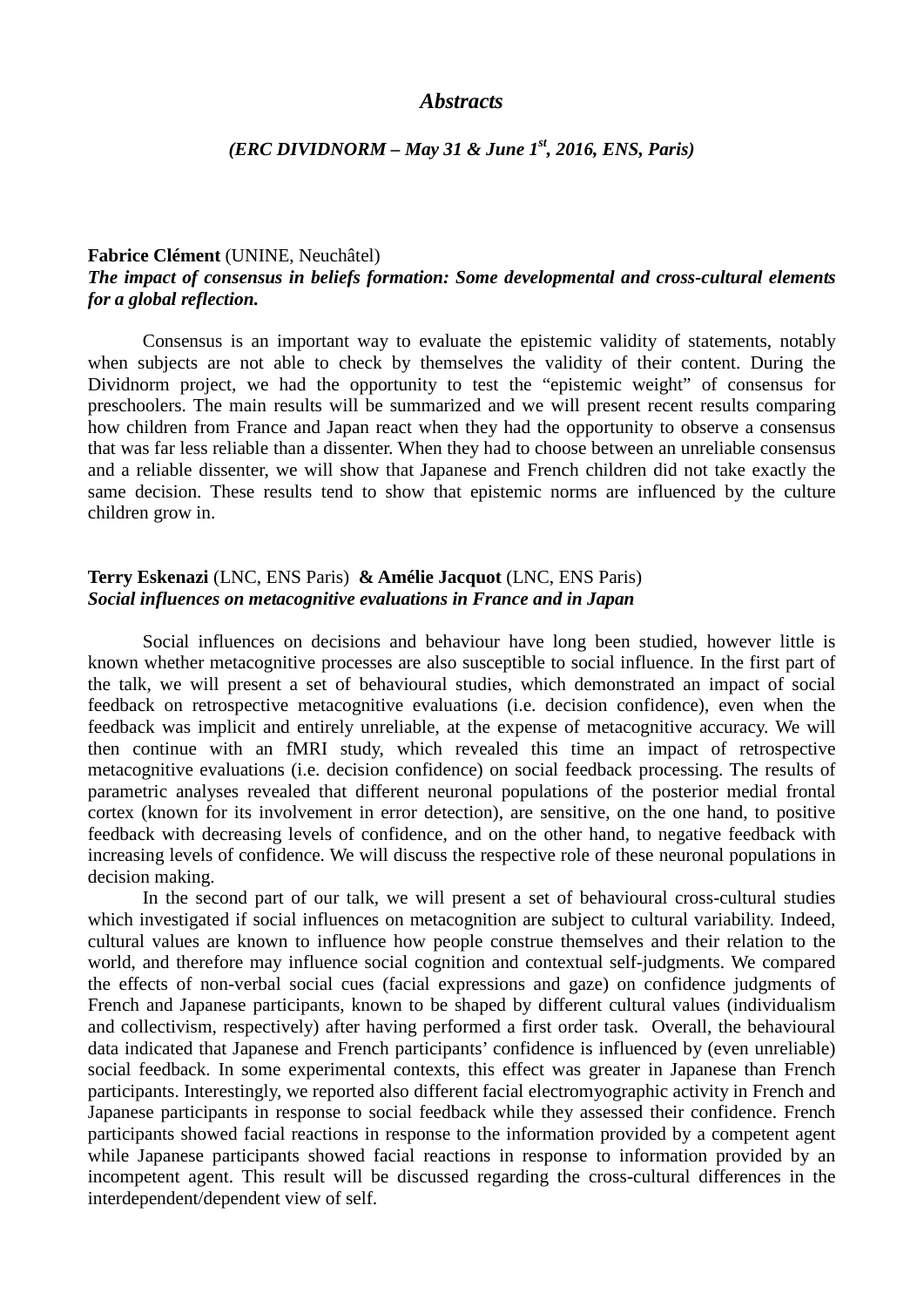#### **Martin Fortier** (IJN, ENS, Paris) *Metacognition in supernatural thinking: A probabilistic approach*

The metacognitive study of supernatural thinking can follow at least two paths. (1) The first consists in examining the diverse epistemic norms that govern the acceptance of supernatural claims. (2) The second focuses on how supernatural beliefs change the way noetic feelings are interpreted and used in self-regulation. In this presentation, some aspects of these two paths will be investigated through a specific case study.

Ethnographic evidence suggests that detecting supernatural agency in ordinary events crucially depends on probabilistic reasoning. I will argue that the specific kind of probabilistic reasoning at stake can be best described using Jean-Louis Dessalles' theorizing of Kolmogorov's work on complexity as well as his theorizing of relevance and unexpectedness. Indeed, I will show that most instances of supernatural inferences to be found in the ethnographic literature can be characterized as cases of discrepancy between (high) generation-complexity and (low) description-complexity. I will subsequently examine the links between this probabilistic model of supernatural thinking and some noetic feelings and epistemic norms that play a central role in metacognition. I will finally explain why this line of research can help us better understand the diversity of metacognition.

## **Chris Frith** (University College London)

## *The social relevance of explicit metacognition for perception and action***.**

If metacognitive representations are defined as representations of the properties of cognitive processes, then we should distinguish between implicit and explicit metacognition. At the subpersonal (implicit) level, behaviour is affected by many metacognitive properties, such as precision of sensory signals, without awareness. However, some of these properties become available at the personal (explicit) level. Examples include, perceptual fluency, action selection fluency, and mental effort. These are properties of cognitive processes that are experienced subjectively and can be reported to others.

There is, however, considerable leeway in how we report and interpret these experiences. Our behavioural response to metacognitive signals depends upon how we interpret them and this interpretation can be influenced by others and by our cultural environment more generally. For example, we use our experience of action to justify our behaviour and learn to feel responsibility and regret. We can also translate our sensory experience into reports of confidence that can create advantages either for the group or for the individual. Rather than being a problem, the malleability of our explicit metacognition has a critical role in enabling sharing of subjective experience and in the development of cultural norms.

## **Shoji Itakura** (University of Kyoto) *Nonverbal theory of mind: Evidence in Japanese children*

There is an argument regarding whether the development of false belief reasoning is universal across cultures. Many studies have supported the universal development of false belief understanding. Callaghan et al. (2005) reported that children in five cultures could not pass the false belief task until they were between four and five years of age, and that the development trend was similar across cultures. Several studies, however, had shown that Japanese children might have a one to two year delay in false belief understanding (see Naito and Koyama, 2006). We investigated whether this delay is genuinely due to the children's difficulty with false belief reasoning, or whether the verbal questioning technique underestimates the competence of the participants. We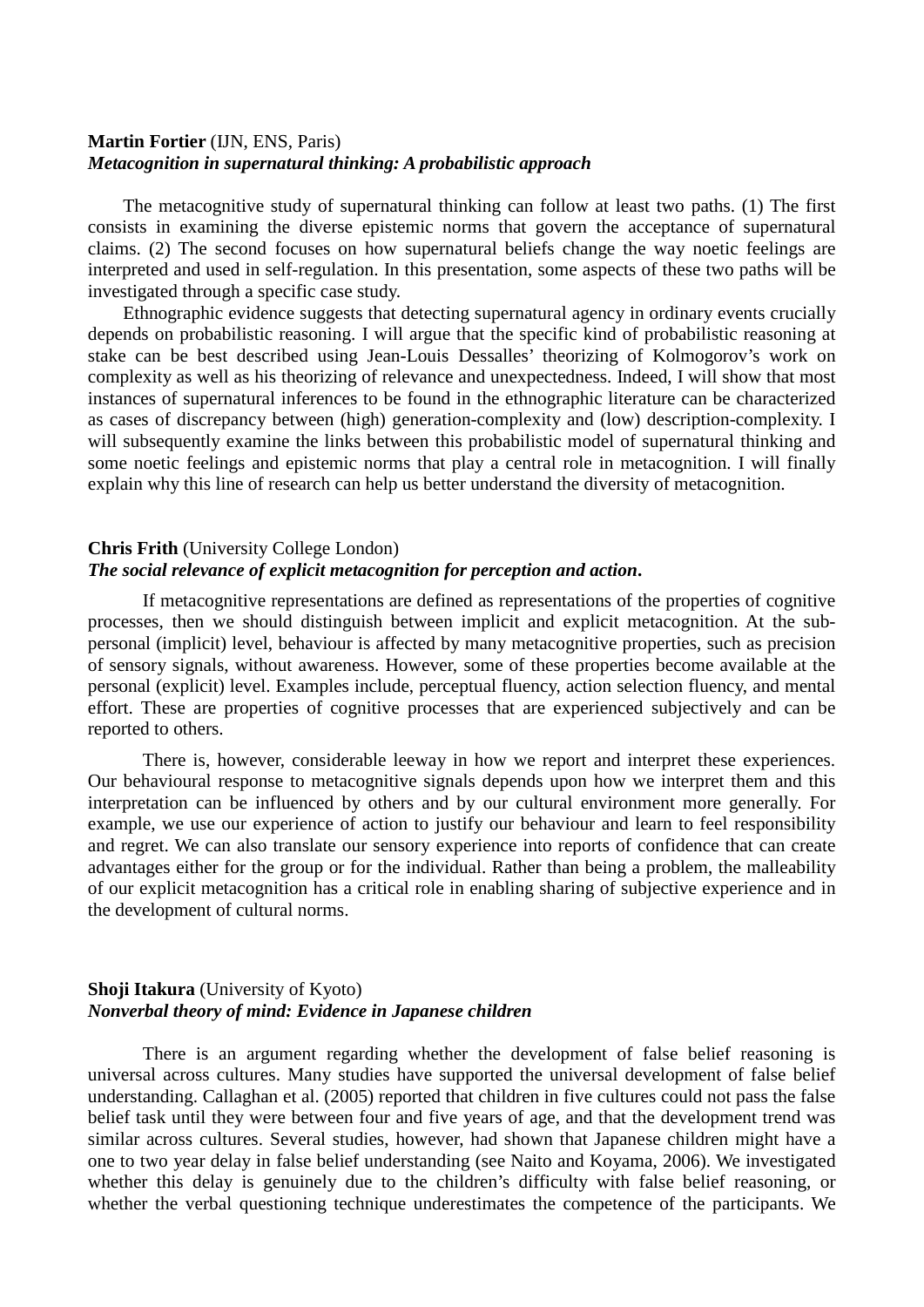gave 4- and 5-year old Japanese children a verbal and nonverbal false belief task. The results showed that the children performed significantly better in the nonverbal task than in the verbal task. In addition, 5-year-olds performed significantly above chance in the nonverbal task, but not in the verbal task. These results suggest that Japanese children show difficulty with false belief tasks because verbal tasks may underestimate their competence.

## **Sunae Kim** (Ludwig Maximilian University of Munich) *Cross cultural studies on young children's metacognition*

In this talk, I will first present 3- and 4-year-old German children's sensitivity to their own ignorance as revealed in their informing decisions and uncertainty gestures in contrast to the overestimation of their knowledge in their verbal judgments. In the latter half of the talk, I will present data on cross-cultural differences and similarities with respect to metacognition and mind reading. Theoretically it is argued that mindreading, children's false belief understanding more specifically, is related to children's explicit metacognitive abilities. A few recent studies report empirical evidence for this. We intended to extend the prior research and further systematically investigate the relationship between mindreading and metacognition via a cross cultural investigation. To this aim, we tested 4-year-old German and Japanese children's implicit and explicit forms of metacognitive abilities as well as false belief understanding. We found that Japanese and German children equally displayed a gap between implicit and explicit forms of metacognitive abilities. By contrast, they differed in their mindreading abilities. The cross cultural findings shed light on the relationship between metacognition and mindreading.

## **Asher Koriat** (University of Haifa) *Subjective confidence, self-consistency, and social consensus*

What is the basis of subjective confidence in our knowledge and judgments? Why are confidence judgments generally accurate in discriminating between correct and wrong responses? According to the self-consistency model, the process underlying subjective confidence in one's beliefs has much in common with that underlying statistical inference about the outside world. Participants retrieve a small sample of cues from their memory, and their confidence reflects an assessment of the likelihood that the decision reached is true of the entire population of cues. Because the population of cues associated with an item is largely shared across participants with the same experience, subjective confidence taps the collective wisdom, and hence tends to be higher for consensual responses than for nonconsensual responses. The confidence/accuracy correlation is generally positive because collective wisdom tends to lean towards the correct answer. However, it is negative when collective wisdom is biased in favor of the wrong answer. The theory has implications for several issues including choice replicability, social conformity, group decisions, and the wisdom of crowds.

## **Olivier Le Guen,** (CIESAS, Mexico) *Metacognition in Yucatec Mayan Children.*

This talk will present recent experimental evidence about Yucatec Mayan children's metacognitive abilities. Granting that German and Japanese children have been shown by Kim et al.' (2016) study to have a different sensitivity to what they know when reporting knowledge or informing another person, it is worth investigating whether this contrast is also present in children from a non-industrial society. Adapting Kim et al.'s 2016 study, we have explored whether 3,5 to 5 years old children 1) report that they know (or don't) and (2) are (or not) willing to inform another person in three conditions: when they have (a) full knowledge, (b) partial knowledge and (c) no